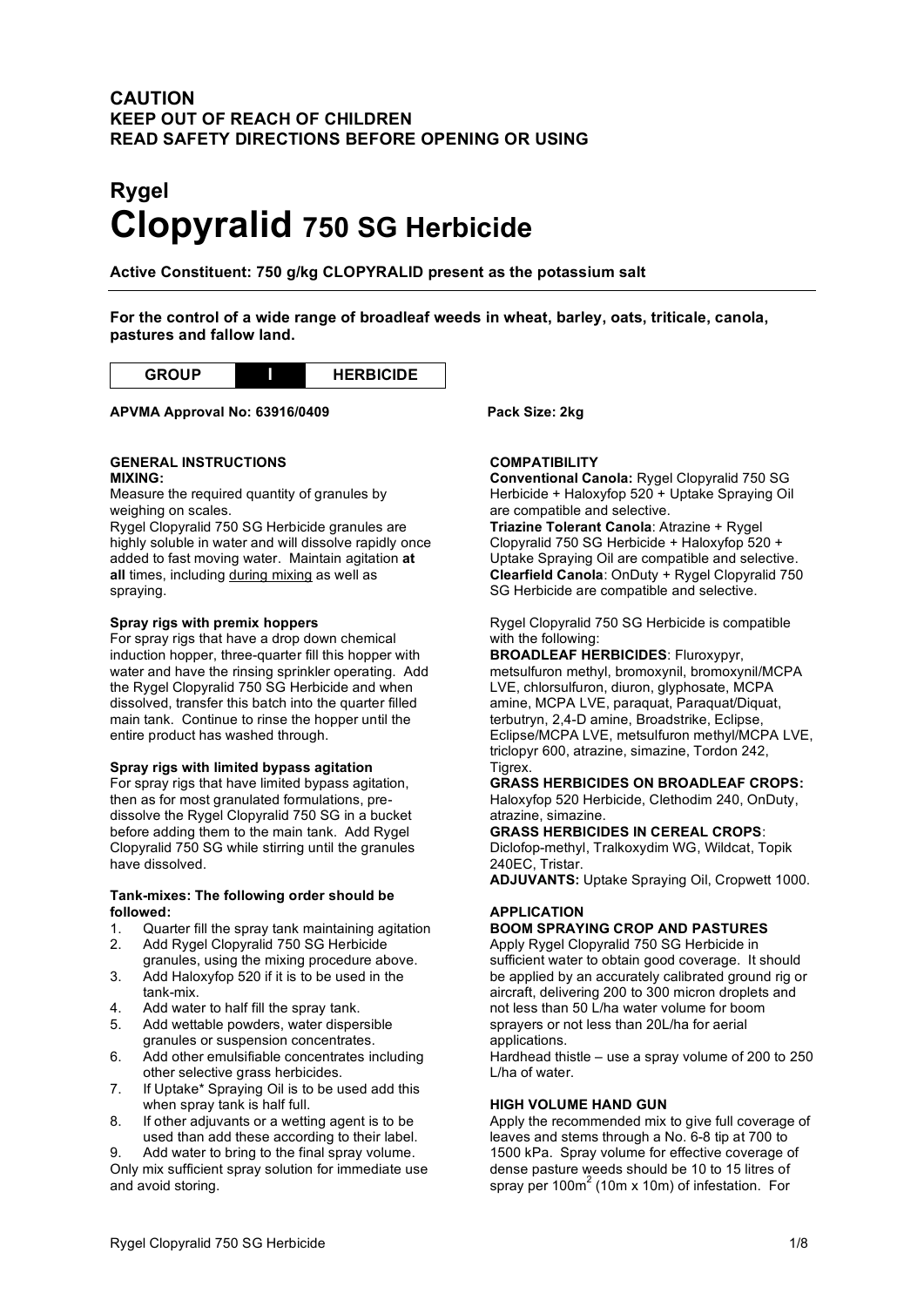larger areas an equivalent would be 1000 to 1500 litres per infested hectare.

#### **STEM INJECTION**

To make a stem injection pocket at waist height, use a ¾ length axe with a blade width of 5 to 7 cm. The axe cut must be through the bark and deep enough to place all the chemicals in contact with the sap wood.

The chemical must be applied immediately after the injection pocket is made. Apply chemical with a Phillips 5mL vaccinator fitted with a tree injector kit, which can be accurately calibrated. Set vaccinator to deliver 1mL of the diluted mix.

When treating regrowth less than the width of the axe, ensure chemical does not run out the sides of the cut, as reduced control will result. This can be overcome by using the corner of the axe to make the pocket in the stem.

#### **CLEANING SPRAY EQUIPMENT**

**Rinse water should be discharged onto a designated disposal area or, if this is unavailable, onto unused land away from desirable plants and watercourses.**

**PARTIAL CLEANING** (before spraying crops that are selective to Rygel Clopyralid 750 SG Herbicide). After using Rygel Clopyralid 750 SG Herbicide, empty the tank completely and drain the whole system. Thoroughly wash inside the tank using a pressure hose. Quarter fill the tank with clean water and circulate through the pump, line, hoses and nozzles. Drain and repeat procedure twice.

**COMPLETE CLEANING** (before spraying crops that are susceptible to Rygel Clopyralid 750 SG Herbicide). After using Rygel Clopyralid 750 SG Herbicide, empty the tank completely and drain the whole system. Thoroughly wash inside the tank using a pressure hose. Quarter fill the tank with clean water and circulate as above, then drain. Quarter fill the tank again and add an alkali detergent (e.g. Surf ®, Omo® , Drive® ) at 500mL/100L water or 500g/100L water and circulate throughout the system for at least fifteen minutes. Drain, remove filters and nozzles and clean separately. Rinse inside the tank thoroughly using a pressure hose and flush system with clean water. Chlorine based cleansers are NOT recommended. **Rinse water should be discharged onto a designated disposal area, or if this is unavailable, onto unused land away from desirable plants and water sources.**

#### **RESISTANT WEEDS WARNING GROUP I HERBICIDE**

Rygel Clopyralid 750 SG Herbicide is a member of the pyridines group of herbicides. The product has the disrupters of plant cell growth mode of action. For weed resistance management, the product is a Group I herbicide. Some naturally occurring weed biotypes resistant to the product and other Group I herbicides may exist through normal genetic variability in any weed population. The resistant individuals can eventually dominate the weed population if these herbicides are used repeatedly.

These resistant weeds will not be controlled by this product or other Group I herbicides. Since the occurrence of resistant weeds is difficult to detect prior to use, Rygel Australia Pty Ltd

accepts no liability for any losses that may result from the failure of the product to control resistant weeds.

Strategies to minimize the risk of herbicide resistance are available. Contact your farm chemical supplier, consultant, or local Department of Agriculture.

#### **PROTECTION OF CROPS, NATIVE AND OTHER NON-TARGET PLANTS**

Do not apply under weather conditions, or from spraying equipment that may case spray drift onto nearby susceptible plants/crops, cropping lands or pastures.

Susceptible crops and plants include, but are not limited to chickpeas, cotton, faba beans, field peas, fruit trees, lentils, lupins, lucerne, medics, ornamentals, potatoes, safflower, sub-clover, tomatoes, vegetables, grape and kiwifruit vines, wattles and white clover.

Do not apply Rygel Clopyralid 750 SG Herbicide to crops or pastures, which are intended to be cut for the production of compost or mulches to be used with susceptible crops or plants. The use of straw, hay or other plant materials treated with Rygel Clopyralid 750 SG Herbicide for composting or mulching susceptible crop may damage these crops.

Note: Field peas and faba beans are particularly susceptible and should not be sown the season following an application of 200g/ha.

Where rates in excess of 200g/ha have been used, susceptible crops, including field peas and faba beans should not be sown for at least two years.

#### **Plantback periods NSW, Vic, SA, WA (winter rainfall areas)**

| <b>Rate Rygel</b><br><b>Clopyralid 750</b><br><b>SG Herbicide</b><br>a/ha | Up to<br>120 | 200          | >200         |
|---------------------------------------------------------------------------|--------------|--------------|--------------|
| Chickpea, field<br>pea, faba bean,<br>lupins, medics &<br>clover          | months       | 12<br>months | 24<br>months |
| Wheat, barley,<br>oats                                                    | 1 week       |              |              |

#### **Plantback period NNSW, Qld (summer rainfall areas)**

| <b>Rate Rygel</b><br><b>Clopyralid 750</b><br>SG g/ha | 30          | 60          | 120         |
|-------------------------------------------------------|-------------|-------------|-------------|
| Wheat, barley,<br>oats                                | 1 week      | 1 week      |             |
| Chickpea                                              |             | 12<br>weeks |             |
| Lucerne                                               | 36<br>weeks | 36<br>weeks | 36<br>weeks |
| Cotton                                                | 2 weeks     | 4 weeks     | weeks       |
| Sorghum, maize                                        | 1 week      | 2 weeks     | weeks       |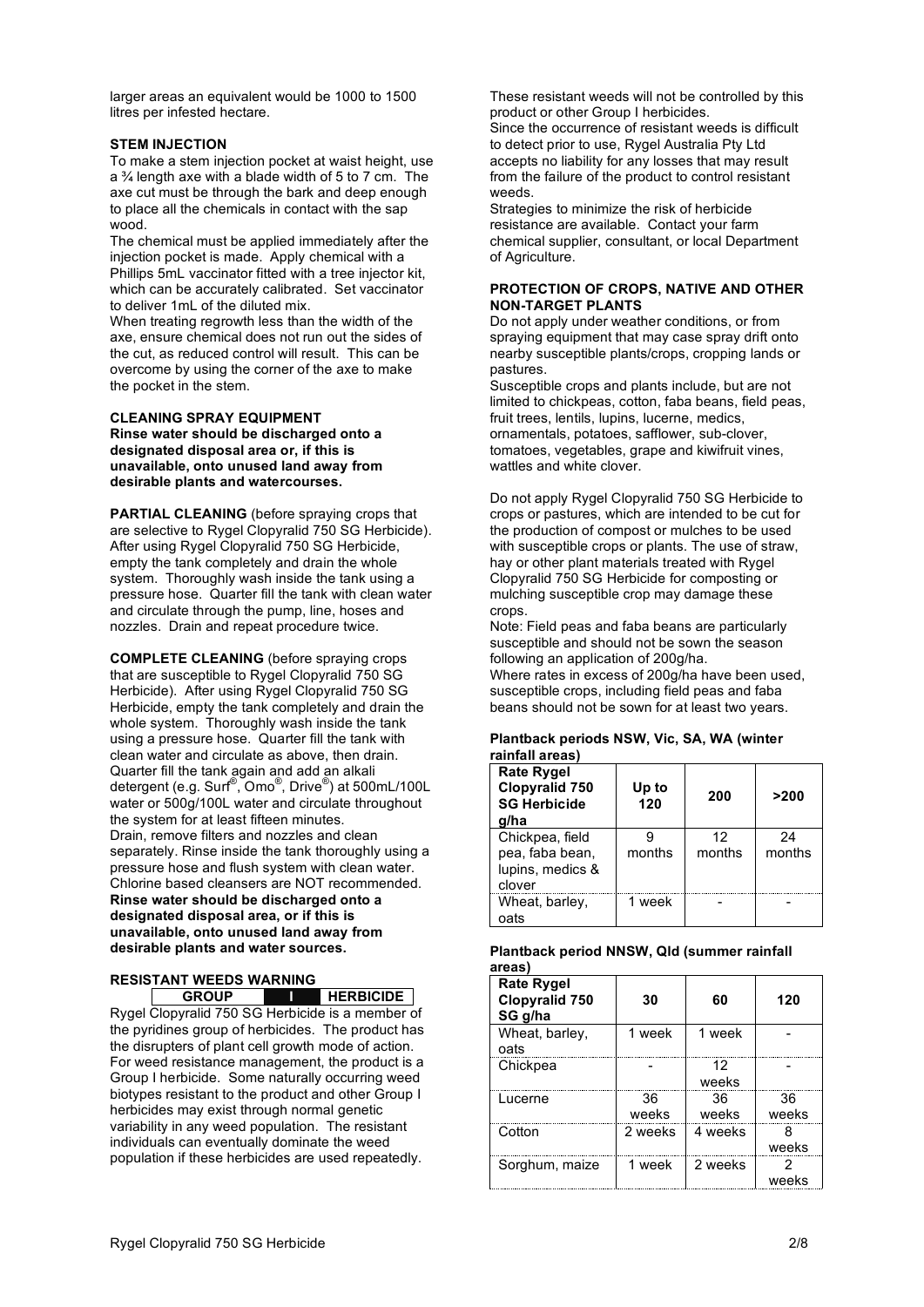| <b>Sunflower</b> | 5 weeks | 8 weeks |       |
|------------------|---------|---------|-------|
|                  |         |         | weeks |
| Sovbean          | week    | week    |       |
|                  |         |         | weeks |

Where dry conditions have occurred with less than average rainfall from the time of application to planting of the subsequent crop then:

**Field bioassay** – plant a small area of the susceptible crop four to six weeks before desired planting date and take note of any symptoms of injury. If any herbicide symptoms observed, do not plant that susceptible crop this season. **Pot bioassay** – where not practical to do field bioassay, plant a small number of seeds of the susceptible crop into pots containing soil from the treated field. Do this four to six weeks before desired planting date. If any herbicide symptoms observed, do not plant that susceptible crop this season.

**Stubble** – ensure that harvesters effectively spread crop straw and do not leave a heavy "header trail" after harvest. Burn (if legal in the area) or if not possible bale and remove stubble.

For plantback periods of >4 weeks, 100mm rain must have fallen between application of Rygel Clopyralid 750 SG Herbicide and planting susceptible crop.

#### **PROTECTION OF LIVESTOCK**

**DO NOT** graze or cut treated crops for stock food except as specified under WITHHOLDING PERIODS.

#### **PROTECTION OF WILDLIFE, FISH, CRUSTACEANS AND ENVIRONMENT**

Rygel Clopyralid 750 SG Herbicide has low toxicity to fish, birds, honey bees, livestock, earthworm and aquatic organisms.

**DO NOT** contaminate streams, rivers or waterways with chemical or used containers.

#### **STORAGE AND DISPOSAL**

Store in the closed original container in a cool, wellventilated area. Do not store for prolonged periods in direct sunlight. Store in area sheltered from rainfall. **DO NOT** store near feed stuffs, fertilisers or seed.

Triple or preferable pressure rinse containers before disposal. Add rinsings to spray tank. Do not dispose of undiluted chemicals on site. If recycling replace cap and return clean containers to recycler or designated collection point. If not recycling break, crush or puncture and bury empty packaging in a local authority landfill. If not landfill is available, bury the packaging below 500mm in a disposal pit specifically marked and set up for this purpose clear of waterways, desirable vegetation and tree roots. Empty packaging and product should not be burnt.

#### **SMALL SPILL MANAGEMENT**

Sweep up material and contain in a refuse vessel for disposal in the same manner as for containers (see Storage and Disposal section).

#### **SAFETY DIRECTIONS**

Will irritate the eyes. Avoid contact with eyes. Wash hands after use. When the opening the container and preparing the product for use, and when using the prepared spray, wear elbow-length PVC gloves and face shield or goggles. After each day's use, wash gloves and face shield or goggles.

#### **FIRST AID**

If poisoning occurs, contact a doctor or Poisons Information Centre (Phone Australia: 13 11 26).

#### **MATERIAL SAFETY DATA SHEET**

Additional information is listed in the Material Safety Data Sheet, which is available from the supplier.

#### **CONDITIONS OF SALE**

The use of Rygel Clopyralid 750 SG Herbicide being beyond the control of the manufacturer, no warranty expressed or implied is given by Rygel Australia Pty Ltd regarding its suitability, fitness or efficiency for any purpose for which it is used by the buyer, whether in accordance with the directions or not and Rygel Australia Pty Ltd accepts with no responsibility for any consequences whatsoever resulting from the use of this product.

#### **In an Emergency Dial 000 Police or Fire Brigade**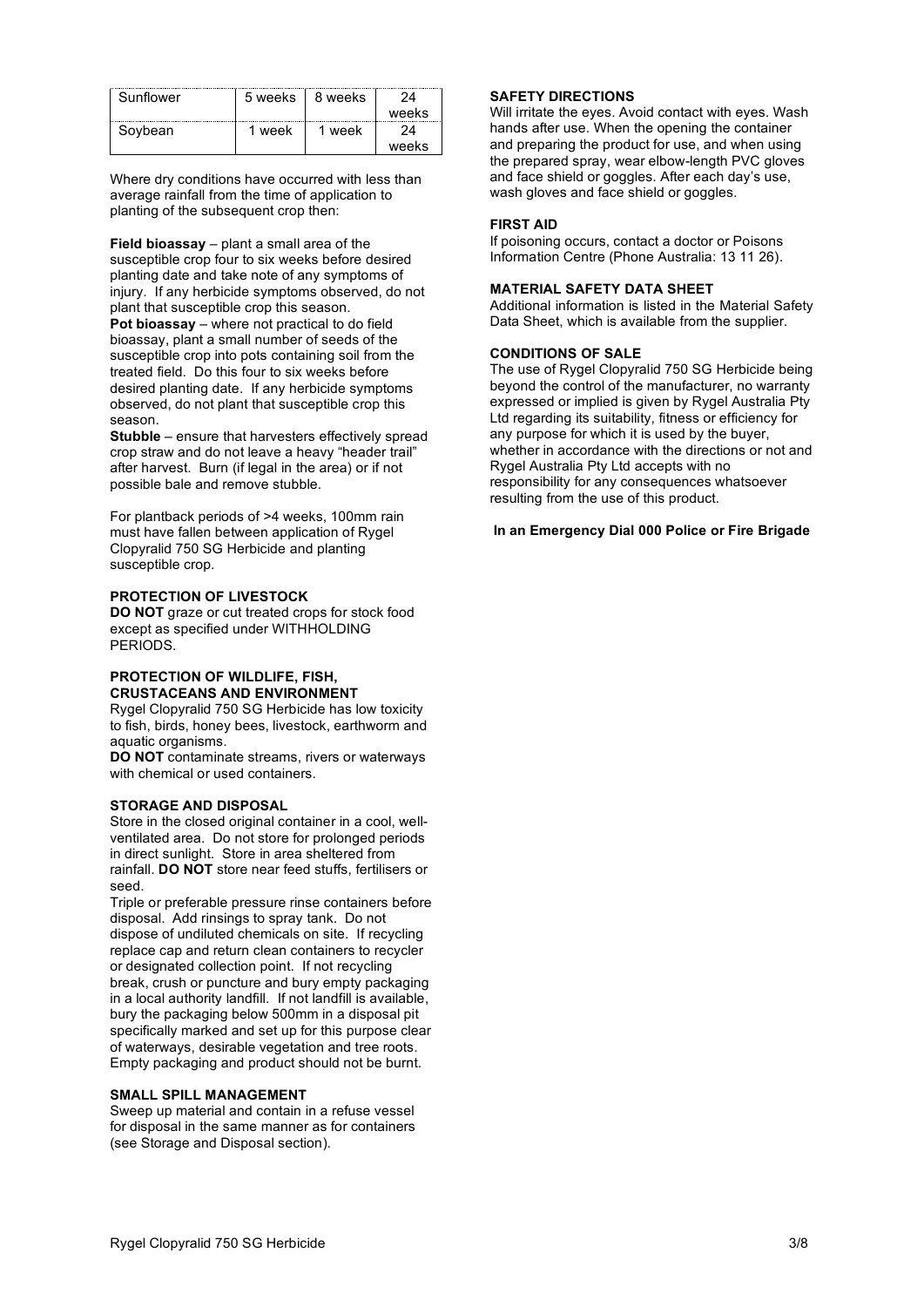### **DIRECTIONS FOR USE**

IT IS ESSENTIAL to select a rate appropriate for the weed size. Best results will be obtained when weeds are actively growing at treatment.

### **Restraints:**

**DO NOT** apply to weeds that may be stressed (inactive growth) due to prolonged periods of extreme heat or cold, moisture stress (water logging or drought) or previous herbicide treatment as reduced levels of control may result. **DO NOT** sow susceptible crops in SNSW, Vic, SA or WA (winter dominant rainfall areas - see Protection Of Crops section) for nine months following any application up to 120g/ha, twelve months following an application of 120g/ha to 200g/ha and two years following an application of more than 200g/ha.

**DO NOT** apply this product by air or mister within a Chemical Control Area in Victoria without a valid permit. **DO NOT** spray if rain is likely within 3 hours.

**DO NOT** apply later than the eight-leaf stage of canola or the 1st node stage of winter cereals.

**DO NOT** apply immediately prior to sowing susceptible crops including chickpeas, faba beans, field peas, lentils and lupins or pastures with a lucerne, medic or clover component.

#### **Table 1. Winter Cereals and Canola: Pre-Sowing Knockdown**

| <b>WEED</b>                                                                         | <b>WEED STAGE</b>                             | RATE g/ha                         | <b>CRITICAL COMMENTS</b>                                                                                            |
|-------------------------------------------------------------------------------------|-----------------------------------------------|-----------------------------------|---------------------------------------------------------------------------------------------------------------------|
| Capeweed,<br>Volunteer chickpea,<br>Volunteer faba<br>bean, Vetch and<br>Sub-clover | Up to 8 leaf and<br>maximum 10 cm<br>diameter | 60 plus<br>knockdown<br>herbicide | Pre-sowing: This rate should only be used in<br>tank mixture with formulations of<br>paraguat/diguat or glyphosate. |

#### **Table 2. Winter Cereals and Canola: Post-Sowing Pre-Emergence to 3-leaf crop stage**

| <b>WEED</b>                                        | <b>WEED STAGE</b>                                          | RATE g/ha                      | <b>CRITICAL COMMENTS</b>                                                                                                                                                                                                                                                                                                                                         |
|----------------------------------------------------|------------------------------------------------------------|--------------------------------|------------------------------------------------------------------------------------------------------------------------------------------------------------------------------------------------------------------------------------------------------------------------------------------------------------------------------------------------------------------|
| Capeweed<br>(In cereals only,<br>WA only)          | Pre-emergence to<br>8 leaf and<br>maximum 10cm<br>diameter | 60 plus diuron at<br>300 mL/ha | Post sowing pre-emergent to 3 leaf: This<br>rate should only be used in tank mixture with<br>diuron for control of transplants.                                                                                                                                                                                                                                  |
| Capeweed,<br>volunteer faba bean<br>and sub-clover | Pre-emergence                                              | 120 - 240                      | Rates of $120 - 200$ g/ha give good<br>suppression (reduced seed set and up to 80%<br>weed control). 240 g/ha is required for good<br>control of capeweed and sub-clover. Apply to<br>moist soil and time treatment for major<br>germination of weeds. Good soil moisture and<br>application close to time of weed germination<br>is essential for best control. |

## **Table 3. Winter Cereals: Early Post-Emergence to 2 leaf to 1st node crop stage**

| <b>WEED</b>                                           | <b>WEED STAGE</b>                                   | RATE g/ha | <b>CRITICAL COMMENTS</b>                                                                                                                 |
|-------------------------------------------------------|-----------------------------------------------------|-----------|------------------------------------------------------------------------------------------------------------------------------------------|
| Capeweed<br>(WA only)                                 | Cotyledons to 6 leaf<br>and maximum 5cm<br>diameter | 60        | <b>Early post-emergent:</b> Weeds should be<br>young, actively growing and not larger than<br>listed size. Weeds will become stunted and |
| Capeweed, Soldier<br>Thistle, St Barnaby's<br>Thistle | Up to 10 cm diameter<br>(4 to 8 leaf)               | 120       | non-competitive soon after application,<br>although final results may not show for some<br>weeks.                                        |
| Chickpea<br>lentils and safflower<br>(volunteers)     | Up to 6 leaf                                        | 100       |                                                                                                                                          |
| Faba bean and<br>lupins (volunteers)                  | Up to 4 leaf                                        | 100       | Faba beans and lupins will usually survive,<br>but will be stunted, uncompetitive and                                                    |
| Field pea<br>(volunteers)                             | Maximum 10 cm high<br>or 6 nodes                    | 60        | generally not set viable seed.                                                                                                           |
| Medic and seedling<br>Lucerne (volunteers)            | Up to 8 leaf                                        | $60 - 80$ | For best control of hairy leaved medics such<br>as Snail medic, add 500 mL Update Spraying<br>Oil / 100 L of water.                      |
| Sub-clovers<br>(volunteers)                           | Up to 6 leaf                                        |           |                                                                                                                                          |
| Vetch (volunteers)                                    | Runners up to 10 cm<br>and maximum 16 leaf          | 40        |                                                                                                                                          |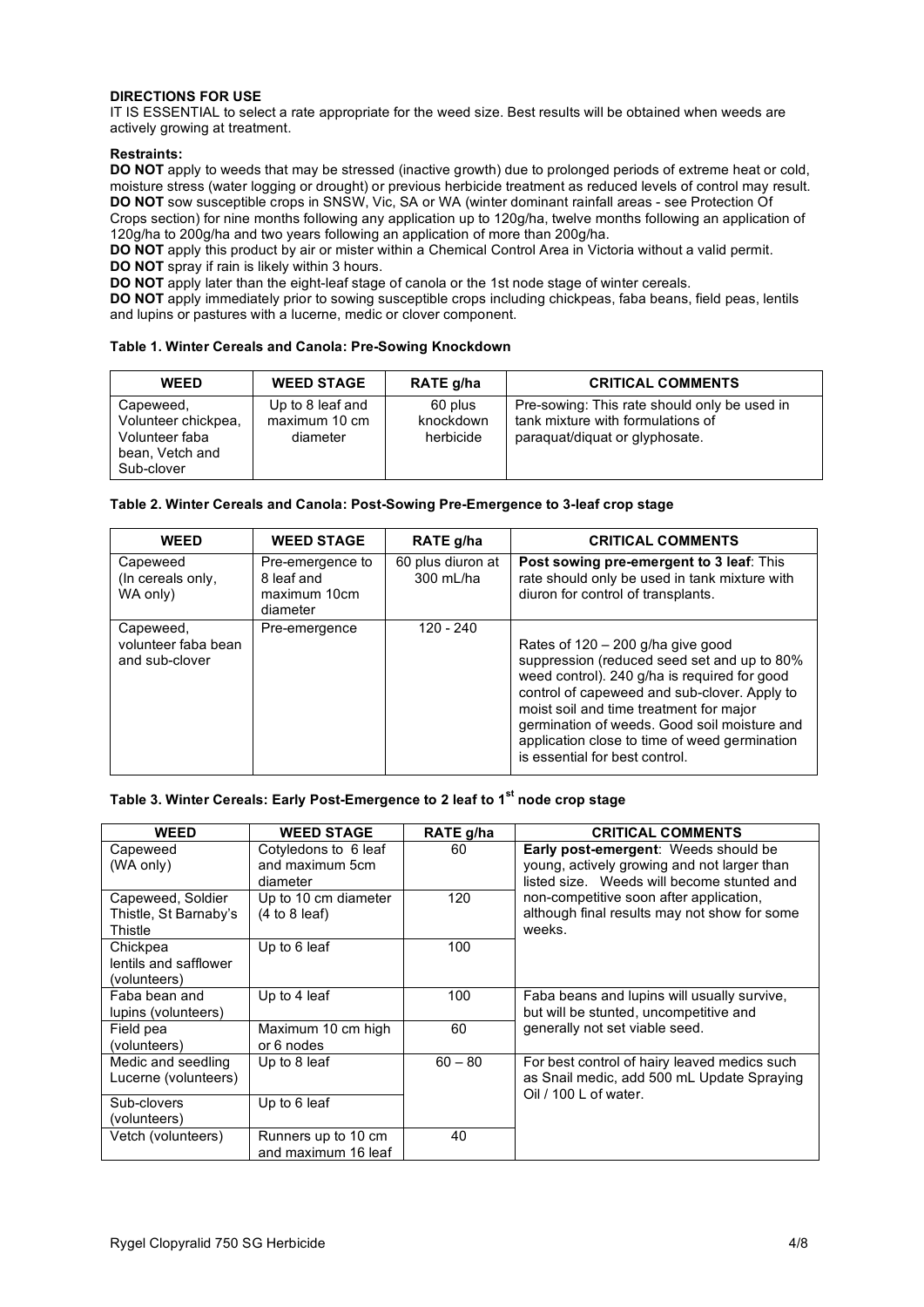**Table 4. Winter Cereals: Post-Emergence tank mixtures WA, SA, Vic, Tas, NSW only (unless specified)** Weeds should be young and actively growing. Weeds will become stunted and non-competitive soon after application although final results may not show for some weeks. Where a rate range is listed use low rate mixtures for small weeds to 5cm across and higher rate mixtures for weeds up to 10cm across. Use a surfactant such as Cropwett 1000 for granular herbicides or the recommended adjuvant on the partner herbicide label.

| <b>WEED</b>                         | <b>WEED STAGE</b>                     | RATE g/ha                               | <b>CRITICAL COMMENTS</b>                                                                             |
|-------------------------------------|---------------------------------------|-----------------------------------------|------------------------------------------------------------------------------------------------------|
| Capeweed                            | Up to 4 leaf, 10cm<br>diameter        | 80-120 plus 20g/ha<br>Chlorsulfuron 750 | Chlorsulfuron 750 mixes $-$ 2 leaf to 1 <sup>st</sup> node<br>crop stage.                            |
|                                     |                                       | 40 plus 5-7g/ha                         | Eclipse/MCPA LVE mixes $-3$ leaf to 1 <sup>st</sup>                                                  |
|                                     |                                       | Eclipse $+ 0.35 -$<br>0.5L/ha MCPA LVE  | node. Where 0.5L/ha MCPA LVE added<br>apply from 4-5 leaf to $1st$ node crop stage.                  |
|                                     |                                       | 40 plus 5g/ha                           | Metsulfuron methyl/MCPA LVE mixes - 4 to                                                             |
|                                     |                                       | Metsulfuron methyl<br>+0.5L/ha MCPA     | 5 leaf to 1 <sup>st</sup> node crop stage.                                                           |
|                                     |                                       | <b>LVE</b>                              |                                                                                                      |
|                                     |                                       | 40 plus 0.75L/ha<br>Tigrex              | Tigrex mixes $-3$ leaf to 1 <sup>st</sup> node crop stage,<br>but not on Barley or Kulin wheat in WA |
| Field peas                          | Up to 6 node,                         | 40 plus 5-7g/ha                         | Bromoxynil/MCPA mixes - 3 leaf to 1st node                                                           |
| (volunteer)                         | 10cm diam.                            | Eclipse $+ 0.5$ -<br>0.7L/ha Bromoxynil | crop stage.                                                                                          |
| Vetch (volunteer)                   | Up to 4 branch,                       | 40 plus 5-7g/ha                         | Eclipse/MCPA LVE mixes $-3$ leaf to 1 <sup>st</sup>                                                  |
|                                     | 10 cm diam                            | Eclipse $+ 0.35 -$<br>0.5L/ha MCPA LVE  | node. Where 0.5L/ha MCPA LVE added<br>apply from 4-5 leaf to 1 <sup>st</sup> node crop stage.        |
|                                     |                                       | 40 plus 5g/ha                           | Use 30g/ha only in combination with MCPA                                                             |
|                                     |                                       | Metsulfuron methyl<br>+0.35L/ha MCPA    | LVE.<br>Rygel Clopyralid 750 SG Herbicide + MCPA                                                     |
|                                     |                                       | LVE or                                  | LVE mixes $-4$ to 5 leaf to 1 <sup>st</sup> node crop                                                |
|                                     |                                       | 30 plus 0.7L/ha<br><b>MCPALVE</b>       | stage.                                                                                               |
| Chickpea (volunteer)                | Up to 4 branch,                       | 40 plus 5-7g/ha                         | Bromoxynil/MCPA mixes $-3$ leaf to 1 <sup>st</sup> node                                              |
|                                     | 10cm diam.                            | Eclipse $+ 0.5$ -<br>0.7L/ha Bromoxynil | crop stage.                                                                                          |
| Faba bean                           | Up to 4 node,                         | / MCPA                                  |                                                                                                      |
| (volunteer)                         | 10cm tall                             | 40 plus 5-7g/ha<br>Eclipse $+ 0.35 -$   | Eclipse/MCPA LVE mixes $-3$ leaf to 1 <sup>st</sup><br>node. Where 0.5L/ha MCPA LVE added            |
| Lupin (volunteer)                   | Up to 6 leaf, 10cm                    | 0.5L/ha MCPA LVE                        | apply from 4-5 leaf to $1st$ node crop stage.                                                        |
|                                     | tall                                  | 40 plus 5g/ha<br>Metsulfuron methyl     | Metsulfuron methyl/MCPA LVE mixes - 4 to<br>5 leaf to 1 <sup>st</sup> node crop stage.               |
| Sub-clover                          | Up to 5 trifoliate,                   | $+0.35 - 0.7$ L/ha                      |                                                                                                      |
| (volunteer)                         | 5cm diam.                             | <b>MCPALVE</b>                          |                                                                                                      |
| Prickly lettuce                     | Up to 6 leaf, max.                    |                                         |                                                                                                      |
|                                     | 10cm diam.                            |                                         |                                                                                                      |
| Medic (volunteer)                   | Up to 6 leaf, max.<br>5cm diam.       |                                         |                                                                                                      |
| Prickly lettuce                     | Up to 6 leaf, max.                    | 60 plus 700 mL/ha                       | Rygel Clopyralid 750 SG Herbicide + MCPA                                                             |
|                                     | 10cm diam.                            | <b>MCPALVE</b>                          | LVE mixes $-4$ to 5 leave to 1 <sup>st</sup> node crop<br>stage.                                     |
| Thistles including:                 | Rosettes up to 10                     | 20 plus 1.0 L/ha                        | For thistle control, Rygel Clopyralid 750 SG                                                         |
| Nodding, Saffron<br>Scotch, Slender | cm max. diam.                         | MCPA amine (500<br>g/L) or 20 + 700     | Herbicide rate will depend on density, growth<br>stage, climatic conditions and time of              |
| Spear, Stemless,                    |                                       | mL/ha MCPA LVE                          | application. Use higher rates for best control                                                       |
| Variegated<br>St Barnaby's Thistle  | 4 to 8 leaf, 5 to 10                  | $20 - 40 + 2,4 - D$                     | where high density and/or large weeds occur.<br>MCPA or 2,4-D mixes apply from 4-5 leaf to           |
|                                     | cm across                             | amine 0.5 - 1.0                         | 1st node crop stage.                                                                                 |
|                                     |                                       | L/ha<br>or MCPA amine 1.0               |                                                                                                      |
|                                     |                                       | $-1.5$ L/ha                             |                                                                                                      |
| Sowthistle<br>(Common) (WA, SA,     | Young rosettes up<br>to 8 true leaves | $40 + 0.8$ L/ha<br>Tordon 242 or 5      | Apply to actively growing young rosettes.<br>Use Uptake Spraying Oil at 500 mL/100 L of              |
| Vic, Tas, NSW and                   |                                       | g/ha Metsulfuron                        | water for improved control with Tordon 242                                                           |
| QLD)                                |                                       | methyl + $0.7$ L/ha<br><b>MCPA LVE</b>  | tank-mixes or Cropwett 1000 with<br>Metsulfuron methyl/MCPA LVE tank-mixes.                          |
|                                     |                                       |                                         | Apply tank-mixes from 4 - 5 leaf to 1st node                                                         |
|                                     |                                       |                                         | crop stage.                                                                                          |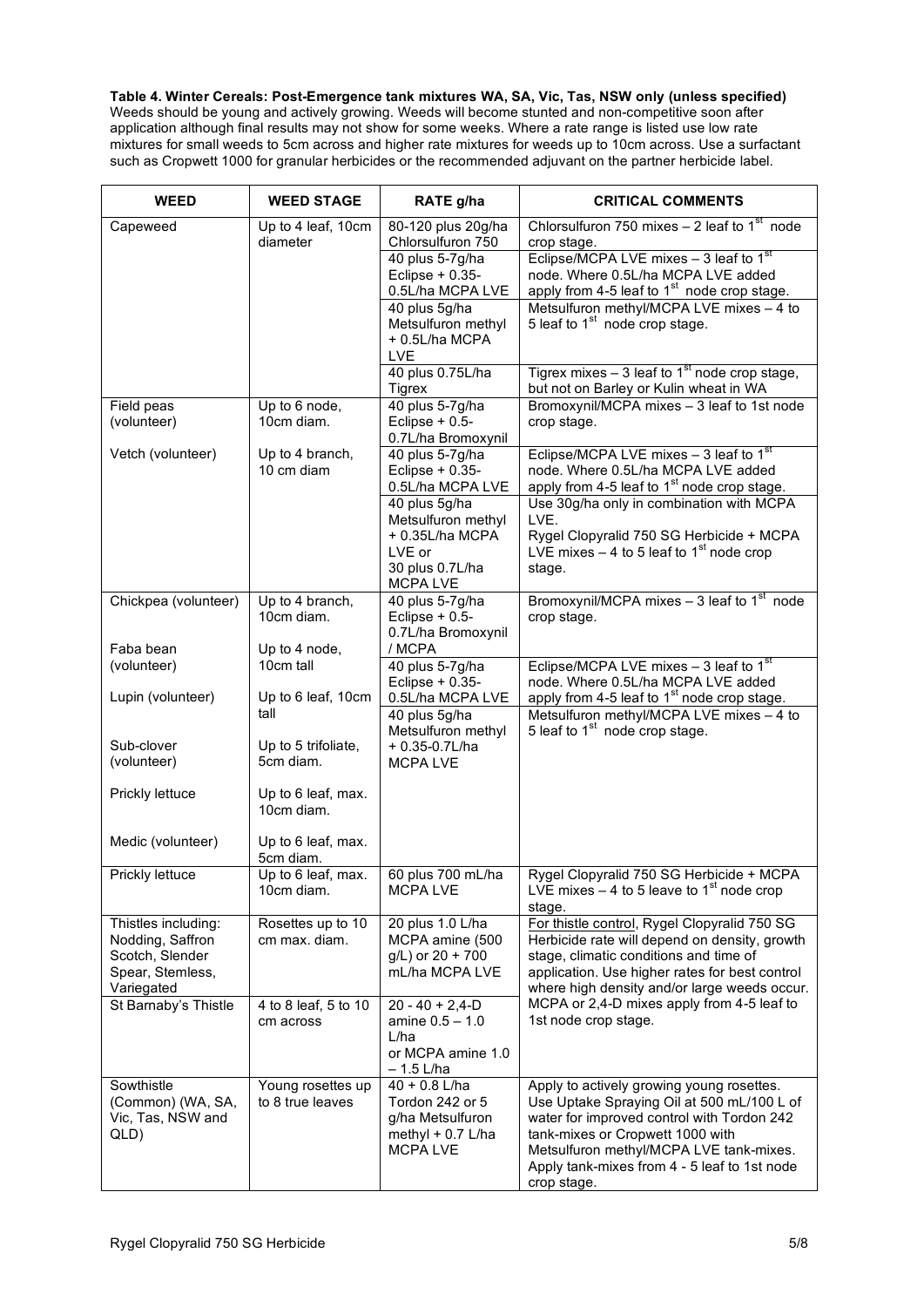| Skeleton weed     | 5 to 15 cm | 200 plus 1.0 L/ha | Weeds should be a minimum 5 cm in              |
|-------------------|------------|-------------------|------------------------------------------------|
| (NSW, Vic and SA, | rosettes   | MCPA amine (500   | diameter, and growing actively. This rate will |
| WA only)          |            | $g/L$ )           | give control until harvest and substantially   |
|                   |            |                   | reduce weed numbers the following season.      |
|                   |            |                   | Apply from 4-5 leaf to $1st$ node crop stage.  |

| Table 5. Canola Post-Emergence 2 to 8 leaf crop stage                      |                                         |                     |                                                                                                                                                                                                                                   |  |
|----------------------------------------------------------------------------|-----------------------------------------|---------------------|-----------------------------------------------------------------------------------------------------------------------------------------------------------------------------------------------------------------------------------|--|
| <b>WEED</b>                                                                | <b>WEED STAGE</b>                       | <b>RATE</b><br>g/ha | <b>CRITICAL COMMENTS</b>                                                                                                                                                                                                          |  |
| Capeweed, Cotula,<br>Saffron thistle.<br>Skeleton weed.<br>Soldier thistle | Up to 10cm<br>diameter (4 to 8<br>leaf) | 120                 | Weeds should be young and actively growing. Weeds<br>will become stunted and will not be competitive soon<br>after application although final results may not show for<br>some weeks. Skeleton weed will only be controlled until |  |
| Chickpea, Lentils and<br>Safflower (volunteer)                             | Up to 6 leaf                            | 100                 | harvest.                                                                                                                                                                                                                          |  |
| Faba beans and<br>Lupins (volunteer)                                       | Up to 4 leaf                            |                     | For the control of annual grasses: For the control of<br>annual grasses: Rygel Clopyralid 750 SG Herbicide is                                                                                                                     |  |
| Field peas (volunteer)                                                     | Maximum 10 cm<br>high or 6 nodes        | 60                  | compatible with Haloxyfop 520 Herbicide. Uptake<br>Spraying Oil should be added to this tank-mix for best                                                                                                                         |  |
| Medics and Lucerne<br>seedlings (volunteer)                                | Up to 8 leaf                            |                     | grass control. Rygel Clopyralid 750 SG Herbicide +<br>Haloxyfop 520 + Uptake Spraying Oil is compatible and                                                                                                                       |  |
| Sub-clover (volunteer)                                                     | Up to 6 leaf                            |                     | selective to canola.                                                                                                                                                                                                              |  |
| Vetch (volunteer)                                                          | Runners to 10<br>cm max. 16 leaf        | 40                  | Faba beans and lupins will usually survive, but will be<br>stunted, uncompetitive and generally not set viable<br>seed.                                                                                                           |  |
|                                                                            |                                         |                     | For best control of hairy leaved medics such as Snail<br>medic, add 500 mL Uptake Spraying Oil / 100 L water.                                                                                                                     |  |
|                                                                            |                                         |                     | Will not control Woolly pod vetch.                                                                                                                                                                                                |  |
| St Barnaby's thistle                                                       | 4 to 8 leaf, 5 to<br>10 cm diameter     | $60 - 120$          | Rygel Clopyralid 750 SG Herbicide rate will depend on<br>weed density, growth stage, climatic conditions and<br>time of application. Use higher rates for best control<br>where high density and/or large weeds occur.            |  |

# **Table 6. Herbicide Tolerant Canola: Post-Emergence 2 to 8 leaf crop stage**

| WEED                                                                                                                            | <b>WEED STAGE</b> | <b>RATE</b><br>g/ha               | <b>CRITICAL COMMENTS</b>                                                                                                                                                                                                                                                                                                                                                                                                                   |
|---------------------------------------------------------------------------------------------------------------------------------|-------------------|-----------------------------------|--------------------------------------------------------------------------------------------------------------------------------------------------------------------------------------------------------------------------------------------------------------------------------------------------------------------------------------------------------------------------------------------------------------------------------------------|
| <b>Clearfield Canola</b>                                                                                                        |                   |                                   |                                                                                                                                                                                                                                                                                                                                                                                                                                            |
| Common Cotula.<br>Capeweed                                                                                                      | Up to 6 leaf      | $60 + 40a$<br>OnDuty <sup>®</sup> | Where capeweed is a significant component of the<br>weed spectrum, a tank-mix with Rygel Clopyralid 750<br>SG Herbicide may be needed post-emergence. DO<br>NOT exceed this rate as reduced control of grass<br>weeks may occur.                                                                                                                                                                                                           |
| <b>Triazine tolerant Canola</b>                                                                                                 |                   |                                   |                                                                                                                                                                                                                                                                                                                                                                                                                                            |
| Capeweed, Lupins<br>(volunteer), Saffron<br>thistle, Skeleton weed,<br>Soldier thistle and<br>weeds from<br>conventional canola | Up to 6 leaf      | 120                               | Rygel Clopyralid 750 SG Herbicide is compatible with<br>atrazine and simazine for use in triazine tolerant canola.<br>Uptake Spraying Oil at 500 mL/100 L of water should<br>be added to this mix for best grass and broadleaf weed<br>control. For the control of annual grass weeds Rygel<br>Clopyralid 750 SG Herbicide + Atrazine + Haloxyfop<br>520 + Uptake Spraying Oil are compatible and selective<br>to triazine tolerant canola |

### **Table 7. Pastures and Fallow Land – Post-emergence (Established perennial grass and sub-clover based pastures) (Boom spray application if not specified)**

| <b>WEED</b>             | <b>WEED</b><br><b>STAGE</b> | <b>RATE</b>                         | <b>STATE</b> | <b>CRITICAL COMMENTS</b>                             |
|-------------------------|-----------------------------|-------------------------------------|--------------|------------------------------------------------------|
| Hardhead thistle        | Actively                    | Handgun: 200g/100L of               | Vic & Qld    | <b>See Critical Comments below</b>                   |
| (creeping)<br>knapweed, | growing<br>plants           | water.<br><b>Boom spray: 800 or</b> | only         | for spraying thistles in<br>pastures and fallow land |
| <b>Russian</b>          |                             | 1600g/ha                            |              |                                                      |
| knapweed)               |                             |                                     |              | Only use the 1600g/ha rate in                        |
| St Barnaby's            | 5 to 8 leaf                 | 20 or 40 plus 0.5-1L/ha             | NSW. Vic.    | Qld by boom spray                                    |
| thistle                 | and $5$ to $10$             | 2,4-D amine or 1.5-                 | TAS. SA      |                                                      |
|                         | cm diameter                 | 2.5L/ha 2,4-DB or 1 L/ha            | and Qld      |                                                      |
|                         |                             | Gramoxone or 1-1.5L/ha              | only         |                                                      |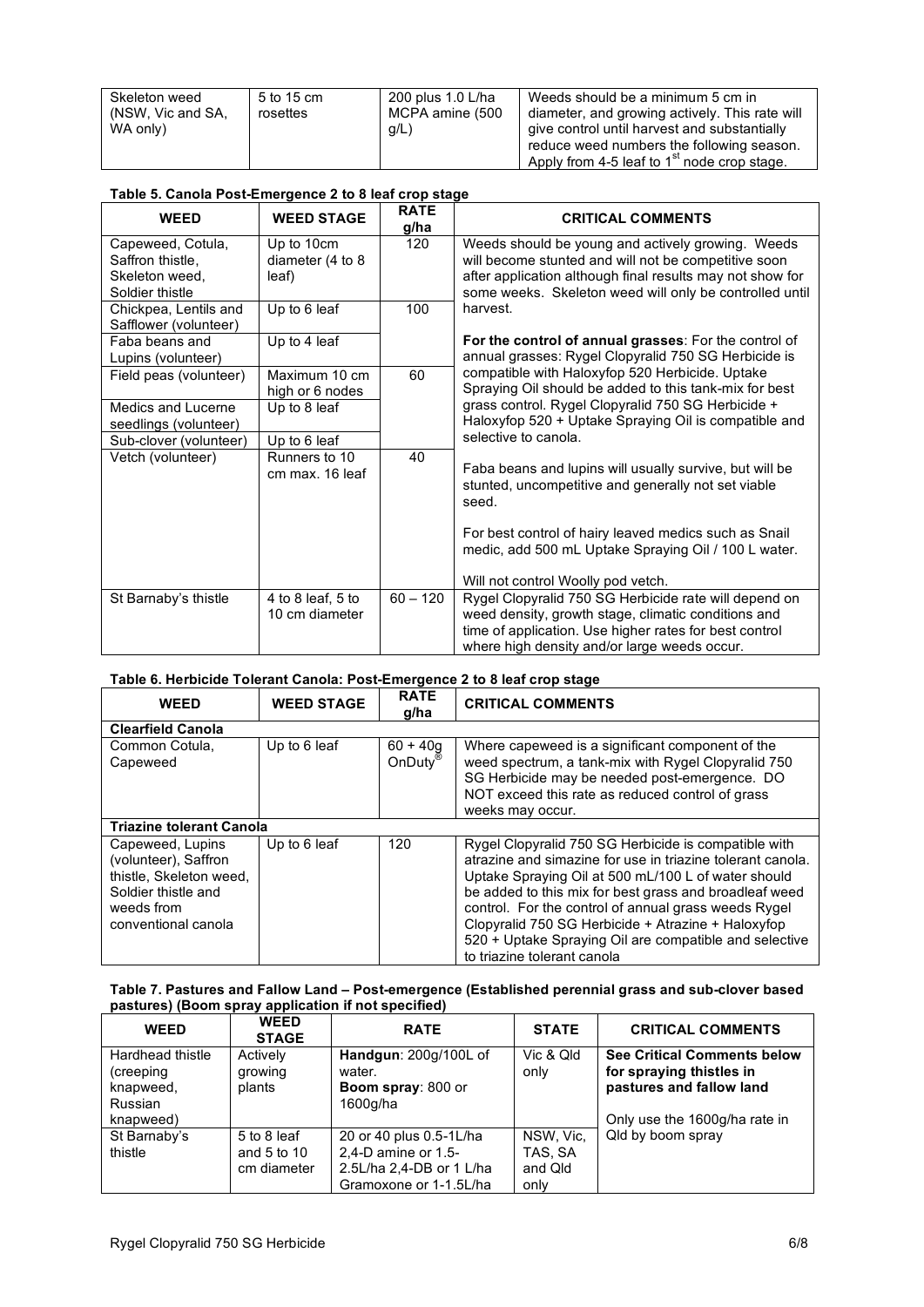|                                |                                                                 | Simazine + 1 L/ha 2,4-DB                                                                                                |                                    |                                                                                                                                                                                                                                                                                                                                                                    |
|--------------------------------|-----------------------------------------------------------------|-------------------------------------------------------------------------------------------------------------------------|------------------------------------|--------------------------------------------------------------------------------------------------------------------------------------------------------------------------------------------------------------------------------------------------------------------------------------------------------------------------------------------------------------------|
| Thistles including:<br>Nodding | Rosette<br>stage prior to                                       | 20 or 28g/ha plus 1-1.5<br>L/ha MCPA amine (500                                                                         | WA,<br>NSW, Vic,                   |                                                                                                                                                                                                                                                                                                                                                                    |
| Variegated                     | stem                                                            | g/L)/ha                                                                                                                 | Tas, SA                            |                                                                                                                                                                                                                                                                                                                                                                    |
| Scotch, Spear,                 | elongation                                                      | Drench gun: 20g/1L of                                                                                                   | and Qld                            |                                                                                                                                                                                                                                                                                                                                                                    |
| Slender Saffron,               |                                                                 | water                                                                                                                   | only                               |                                                                                                                                                                                                                                                                                                                                                                    |
| St Barnaby's                   |                                                                 | Hand gun: 100g/100L of                                                                                                  |                                    |                                                                                                                                                                                                                                                                                                                                                                    |
| thistle                        |                                                                 | water                                                                                                                   |                                    |                                                                                                                                                                                                                                                                                                                                                                    |
| Nodding thistle                | Rosettes up<br>to 20cm<br>diameter                              | 40                                                                                                                      | NSW only                           | Apply the spray from<br>September to October. Apply<br>by boom spray only. DO NOT<br>apply to thistles over 20cm in<br>diameter. When thistles are<br>over 20cm in diameter use<br>Rygel Clopyralid 750 SG<br>Herbicide plus MCPA (referred<br>to above).                                                                                                          |
|                                |                                                                 |                                                                                                                         |                                    | Clover Damage: Damage to<br>white clover will be no greater<br>than damage with MCPA alone<br>and less than damage from<br>Rygel Clopyralid 750 SG<br>Herbicide plus MCPA mixtures.<br>Damage to sub-clover may be<br>greater than with MCPA or 2,4-<br>D along. DO NOT use for spot<br>treatment.                                                                 |
| California thistle             | From early<br>buds to<br>flowering<br>(December<br>to February) | Handgun: 100g/100 L of<br>water.<br>Boom spray: 800g/ha                                                                 | Vic and<br>Tas only                | Addition of a wetting agent at<br>label rates is recommended.<br>Retreatment of regrowth in the<br>year following treatment will<br>usually be necessary to achieve<br>a high level of control. Note:<br>Clovers and medics will be<br>eliminated for at least one year.                                                                                           |
| Lucerne                        | 30 to 40 cm<br>high pre-<br>flowering                           | 120 plus 1.5 - 2 L/ha<br>Rygel ClearUp 450 +<br>either 2L/ha MCPA amine<br>or 2L/ha 2,4-D amine or<br>2L/ha 2,4-D ester | Qld, NSW,<br>Vic, SA,<br><b>WA</b> | Treat healthy, actively growing<br>lucerne in early spring prior to<br>flowering. After grazing or<br>cutting, allow Lucerne to regrow<br>for approx 4 weeks before<br>treatment. For best control, do<br>not re-graze for >2 weeks after<br>application. For complete<br>control of Lucerne in pasture,<br>cultivate approx 1 month after<br>herbicide treatment. |

**Critical Comments – Thistle control in pasture.**

- **1. Hardhead thistles – DO NOT USE HANDGUN APPLICATION ON LUCERNE, CLOVERS AND MEDICS AS THEY WILL BE ELIMINATED FOR AT LEAST ONE YEAR. Victoria only**: *Use the lower rate only on light soils (sand and sandy loam) where a slightly lower degree of control is acceptable.* Use the higher rate on all soil types where complete control is required. Addition of a wetting agent at label rates is recommended for treatment of hardhead thistle. Spray between September and April on actively growing plants for effective control. Thorough coverage is essential. Apply in 200 to 250 L of water/ha.
- **2. BOOM SPRAYING***:* Use the higher rates of Rygel Clopyralid 750 SG Herbicide plus MCPA on multi-crowned plants or rosettes larger than 30cm in diameter. Spraying may be done at any time during active growth, usually in early winter or spring. Avoid spraying during the dormant winter period or at any time when thistles are not actively growing. Do not spray flowering thistles.
- **3. PRE-SPRAY MANAGEMENT***:* The pasture should be slightly grazed prior to spraying to reduce clover and grass cover and expose the smaller thistles to the spray. The grazed pasture should be left seven days to allow thistles to freshen prior to treatment.
- **4. POST-TREATMENT MANAGEMENT**: Response of thistles to treatment with the Rygel Clopyralid 750 SG Herbicide plus MCPA mixture will be slow compared to the standard treatments with 2,4-D or MCPA. If